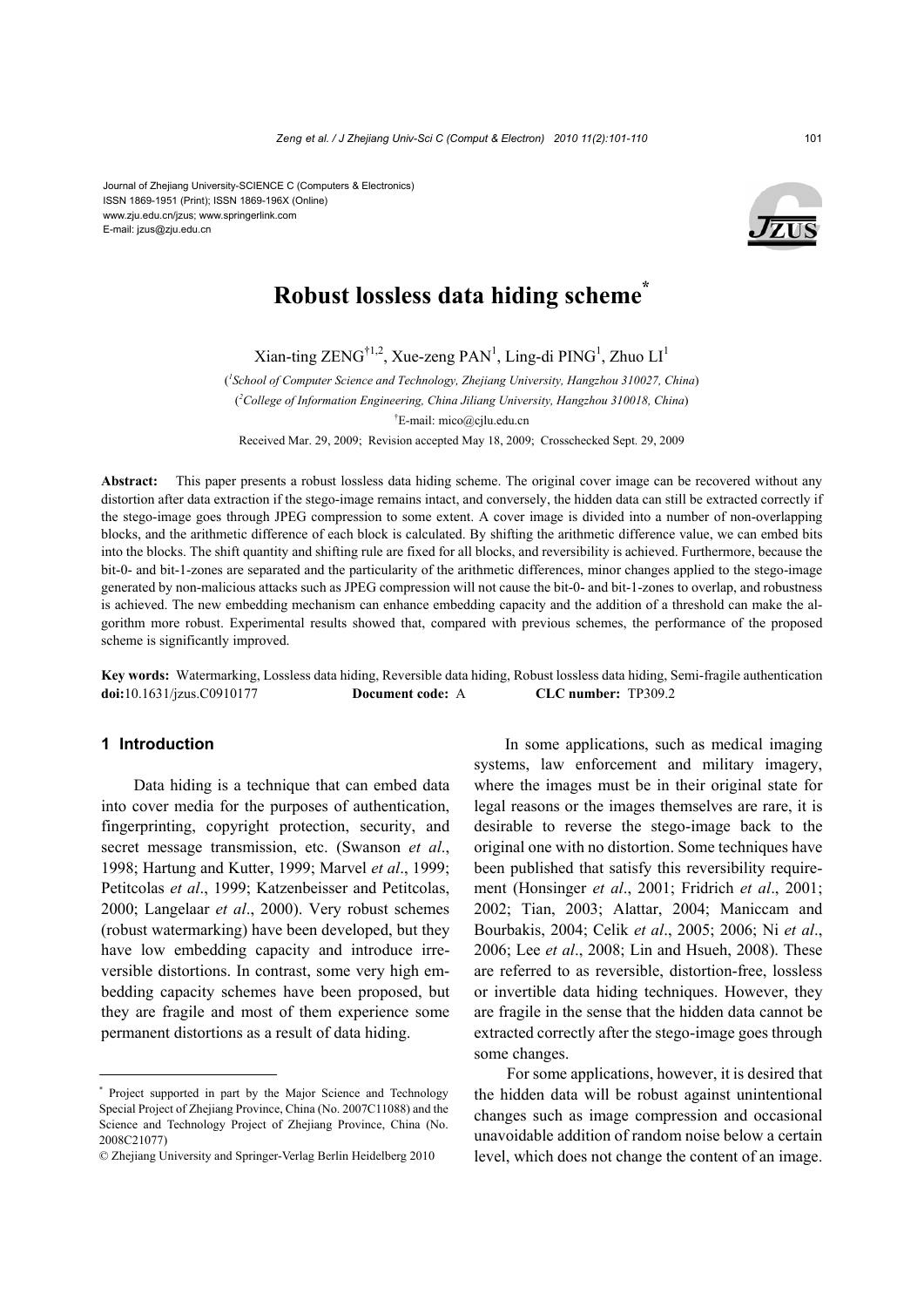Algorithms with this property are referred to as robust lossless data hiding algorithms (Ni *et al*., 2004). Robustness against image processing can be useful in the context of reversible data hiding; i.e., robustness permits conveying embedded information from lossless to lossy environments. It might enlarge the scope of lossless data hiding as it enables the lossless data hiding to convey information in a lossy environment. An example is the transmission of a compressed version of an image to a family doctor without losing embedded management information (Vleeschouwer *et al*., 2003).

To our knowledge, currently there are only three robust lossless data hiding schemes that protect against JPEG compression (Vleeschouwer *et al*., 2003; Zou *et al*., 2006; Ni *et al*., 2004; 2008). The scheme of Vleeschouwer *et al*. (2003) is based on the patchwork theory (Bender *et al*., 1996) and modulo-256 addition. By using a circular interpretation of bijective transformations, this scheme can achieve reversibility and robustness against high quality JPEG compression. One problem with this scheme is salt-and-pepper noise, and another drawback is that the PSNR values of the stego-images generated by this algorithm are very low. In addition, the embedding capacity of this method is very limited when a low bit error rate (BER) is maintained.

The scheme of Zou *et al*. (2006) is based on integer wavelet transform. After calculating the mean value of the HL1 or LH1 coefficients of each block, a bit 1 is embedded by shifting the mean value away from 0 by a shift quantity *S*. If a bit 0 is to be embedded, this block remains unchanged. Since the shift quantity *S* is fixed for all blocks, the original coefficients can be restored. Furthermore, the mean value of the coefficients in a block is a statistical quantity, and minor changes to the image caused by unintentional attacks such as JPEG compression will not cause the mean value to change much. Hence, this scheme is robust against high quality JPEG compression but its embedding capacity is low.

To avoid the drawbacks of the scheme of Vleeschouwer *et al*. (2003), Ni *et al*. (2004; 2008) proposed a robust lossless image data hiding scheme. This scheme achieves greater robustness and higher PSNR values of stego-images than that of Vleeschouwer *et al*. (2003). However, as a result of some error bits being introduced, error correction coding (ECC) must be applied for correction even though the stego-image remains unchanged. In addition, the embedding capacity of this scheme is also very low. Thus, a new robust lossless data hiding technique is called for that can avoid all these drawbacks.

In this study, we enhanced the scheme of Ni *et al*. (2004; 2008) by introducing two thresholds and a new embedding mechanism. The addition of thresholds can make the algorithm more robust, a new embedding mechanism can enhance capacity, and no error bits are introduced. Experimental results showed that the proposed scheme does not suffer from salt-andpepper noise, and shows a significant improvement with respect to previous schemes in terms of embedding capacity and robustness.

# **2 Related studies**

Ni *et al*. (2004; 2008) proposed a robust lossless data hiding scheme. In this scheme, the cover image is segmented into 8×8 image blocks. For an 8×8 image block, two subsets are split; i.e., subset *A* consists of all pixels marked by  $+$  and subset *B* consists of all pixels marked by '<sup>−</sup>' (Fig. 1).

**Fig. 1 Difference pair pattern**

A brief overview of this scheme follows:

1. Calculate the arithmetic average difference of block, denoted by  $\alpha$ , and given by Eq. (1).

$$
\alpha = \frac{1}{n} \sum_{i=1}^{n} (a_i - b_i),
$$
 (1)

where  $n=32$ ,  $a_i \in A$ , and  $b_i \in B$ .

2. Classify the blocks into four different categories and use different bit-embedding schemes for each category.

3. For each category, two or three cases are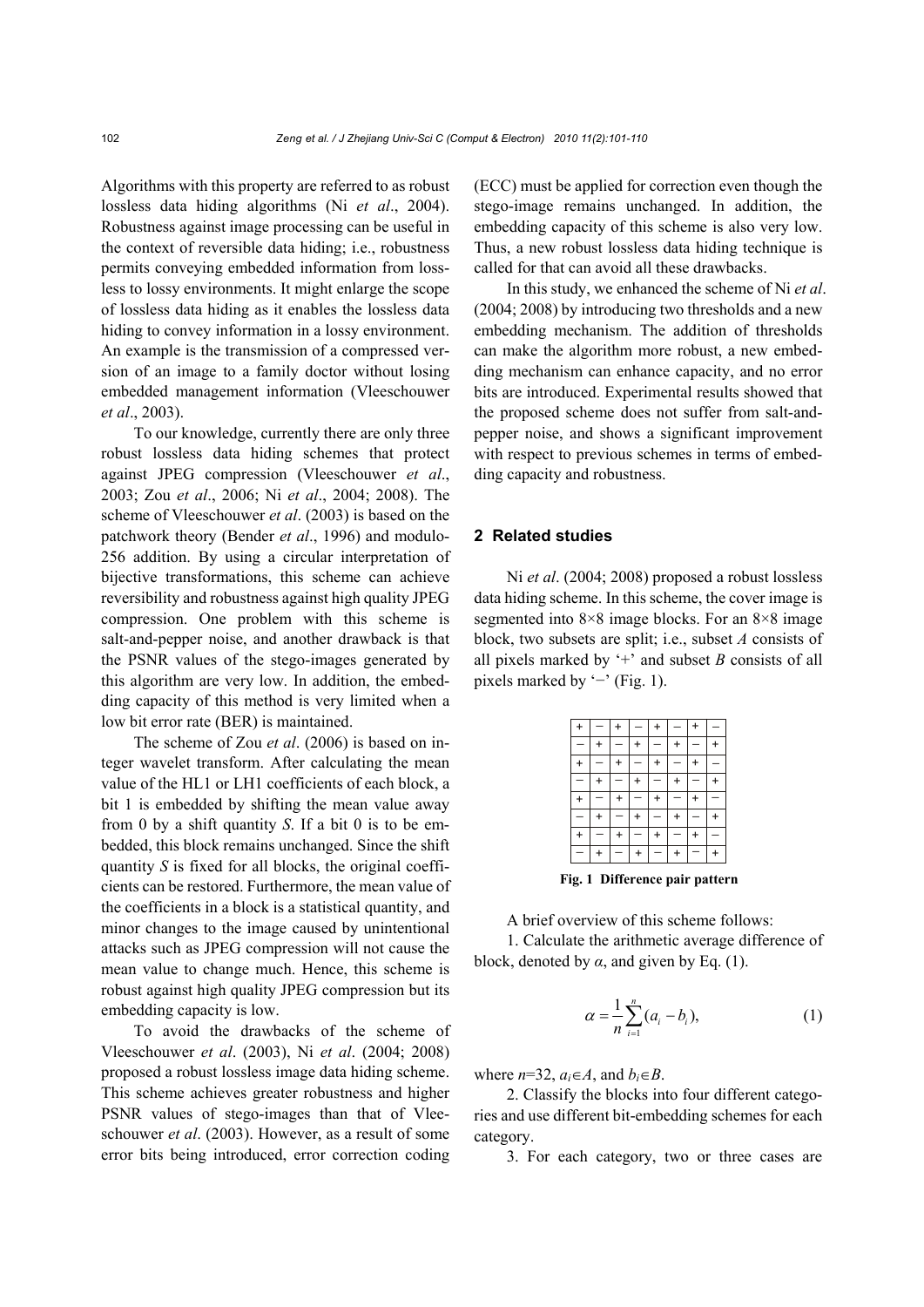considered according to the value of *α*. In the data embedding process, except in cases in which the pixel grayscale values of a block are far away from the two bounds of the image histogram (0 and 255 for an 8-bit grayscale image), error bits may be introduced and ECC is then applied to correct them.

4. Select a threshold *K*. If *α* is kept within a specified threshold −*K* and *K*, a bit 0 is embedded, and  $\alpha$  is shifted by a shift quantity *S* beyond the threshold −*K* or *K* to embed a bit 1.

Because the shift quantity *S* is fixed, the original arithmetic average difference can be restored. Furthermore, the arithmetic average difference in a block is a statistical quantity, and minor changes to the image caused by unintentional attacks such as JPEG compression will not cause the statistical quantity to change much, and robustness is achieved.

#### **3 The proposed scheme**

## **3.1 Foundation of the proposed scheme**

First, an 8-bit grayscale image, denoted by *C*, is divided into a number of non-overlapping blocks each of size *m*×*n*. Then, by introducing an *m*×*n* matrix, denoted by *M*, we can calculate the arithmetic difference of block. The matrix *M* is given by

1, mod 2 \_ eq( , ) 1, (, ) 1, mod 2 \_ eq( , ) 0, *i j Mij i j* <sup>⎧</sup> <sup>=</sup> <sup>=</sup> <sup>⎨</sup> ⎩− = (2)

where  $i \in [1, m], j \in [1, n]$ , and mod2  $eq(i, j)$  is a function which returns 1 if both *i* and *j* are odd or even and returns 0 otherwise. As an example, a matrix *M* with size  $8\times 8$  is shown in Fig. 2.

**Fig. 2 The matrix** *M* **of size 8×8** 

The arithmetic difference of each block, denoted by *α*, is given by

$$
\alpha^{(k)} = \sum_{i=1}^{m} \sum_{j=1}^{n} C^{(k)}(i, j) \times M(i, j), \tag{3}
$$

where the superscript '(*k*)' indicates the *k*th block, and  $C^{(k)}(i, j)$  denotes the grayscale value of the pixel at the point  $(i, j)$  of the *k*th block. The distribution of  $\alpha$  is shown in Fig. 3.



**Fig. 3 The distribution of** *α*

Next, we introduce two thresholds, denoted by *T* and *G*, respectively, both of which are positive integers. Assuming that  $\alpha_{\text{max}}$  is the largest absolute value among the values of  $\alpha$ , we let  $T=\alpha_{\text{max}}$  (or  $T\geq\alpha_{\text{max}}$ ), and *G* is used to separate the different zones as described below.

The embedding process is as follows:

Scan each block and examine the arithmetic difference *α*. If a bit 0 is to be embedded, this block remains intact, and if a bit 1 is to be embedded, we can embed it into the block by shifting the arithmetic difference  $\alpha$ . The shifting rule is given by

( ) ( ) ( ) (, ) , 0 and mod 2 \_ eq( , ) 1, or 0 and mod 2 \_ eq( , ) 0, (, ) (, ) , 0 and mod 2 \_ eq( , ) 0, or 0 and mod 2 \_ eq( , ) 1, *k k k C ij i j i j S ij C ij i j i j* β α α β α α <sup>⎧</sup> <sup>+</sup> <sup>⎪</sup> ≥ = <sup>⎪</sup> ⎪⎪ <sup>&</sup>lt; <sup>=</sup> <sup>=</sup> <sup>⎨</sup> ⎪ − <sup>⎪</sup> ≥ = <sup>⎪</sup> ⎪⎩ < = (4)

where  $i \in [1, m], j \in [1, n], \beta = [(T + G)/(mn)],$  and the symbol  $\lceil \cdot \rceil$  means 'to the nearest integer towards infinity'.

The resulting distribution of  $\alpha$  is shown in Fig. 4. The values of  $\alpha$  are kept within specified thresholds −*T* and *T* as a result of embedding 0s, and the range of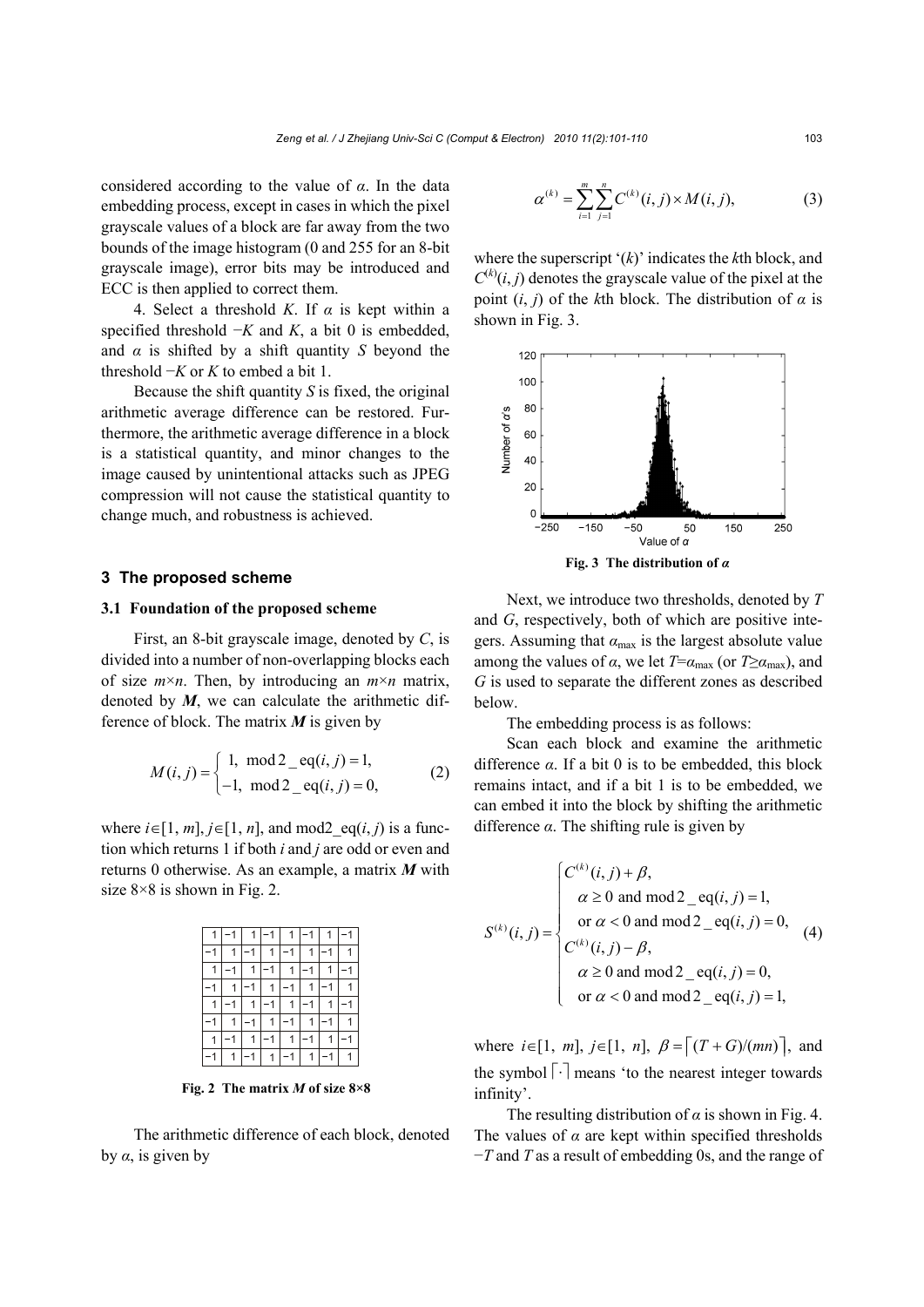$[-T, T]$  is called the bit-0-zone; the values of  $\alpha$  are kept in the range of  $[T+G, 2T+G]$  or  $[-(2T+G),$ −(*T*+*G*)) as a result of embedding 1s, and the ranges of  $[T+G, 2T+G]$  and  $[-(2T+G), -(T+G)]$  are called bit-1-zones.



**Fig. 4 Distribution of** *α* **after embedding data** 

Note that the pixel values of some blocks need to be added or subtracted by *β* when data bits are embedded into the blocks. The shift quantity *β* is referred to as the embedding level in this paper. In addition, we can embed a bit into each block. Hence, if the size of a grayscale image is *H*×*W* and the block size is *m*×*n*, the embedding capacity of the proposed scheme is  $\lfloor H/m \rfloor \times \lfloor W/n \rfloor$ , where the symbol  $\lfloor \cdot \rfloor$  means 'the largest integer less than or equal to'. For example, given a grayscale image of size  $512 \times 512$ , the embedding capacity of the proposed scheme is 8192 bits if the image is divided into 4×8 blocks.

Owing to the particularity of  $\alpha$ , for any block, no matter whether a fixed number is added to or subtracted from the grayscale value of each pixel, the value of  $\alpha$  of the block remains unaltered; i.e., the binary bit embedded into the block remains unaltered. Furthermore, since the threshold *G* is introduced and the bit-0-zones and bit-1-zones are separated by a distance *G* (Fig. 4), minor changes applied to the stego-image generated by non-malicious attacks such as JPEG compression will not cause the value of *α* to change much. In fact, as long as the bit-0-zones and bit-1-zones do not overlap, the hidden data can be extracted exactly; thus, the hidden data are robust against non-malicious attacks such as JPEG compression.

Extraction is the reverse process. Scan the blocks of the stego-image and calculate *α* of each block in the same sequential order as that used in the embedding phase. If  $\alpha \in [-T, T]$ , a bit 0 is extracted, and if  $\alpha > T$  or  $\alpha$ <sup>< $\alpha$ </sup>, a bit 1 is extracted. In addition, if the stegoimage has not been altered, the cover image can be recovered by Eq. (5), where  $i \in [1, m]$ ,  $j \in [1, n]$  and  $\beta = \lceil (T + G)/(mn) \rceil$ .

( ) () () ( ) (, ) , and mod 2 \_ eq( , ) 1, or and mod 2 \_ eq( , ) 0, (, ) (, ) , and mod 2 \_ eq( , ) 0, or and mod 2 \_ eq( , ) 1, ( , ), otherwise. *k k k k S ij T ij T ij R ij S ij T ij T ij S ij* β α α β α α <sup>⎧</sup> <sup>−</sup> <sup>⎪</sup> > = <sup>⎪</sup> <sup>⎪</sup> <sup>&</sup>lt; − = ⎪⎪ = + <sup>⎨</sup> <sup>⎪</sup> > = <sup>⎪</sup> <sup>⎪</sup> <sup>&</sup>lt; − = <sup>⎪</sup> ⎪⎩ (5)

## **3.2 Prevention of overflow/underflow**

The image histogram has four types (Fig. 5). For type A, no pixel has a grayscale value smaller than *β* or larger than 255−*β*; i.e., all the pixel values are kept in the range of  $[\beta, 255-\beta]$ , and our algorithm works well in this case. For other types, if measures have not been taken, overflow/underflow may occur in the data embedding process. For example, for type B, underflow may occur, and for type C, overflow may occur.



**Fig. 5 Four types of image histogram**  (a) Type A; (b) Type B; (c) Type C; (d) Type D

To prevent overflow/underflow, we need to keep the grayscale values of pixels in the range [*β*, 255−*β*] before data embedding. Hence, we can preprocess the cover images as follows.

For an image that does not belong to type A, we can reset the pixel values of less than *β*+1 to *β*+1 and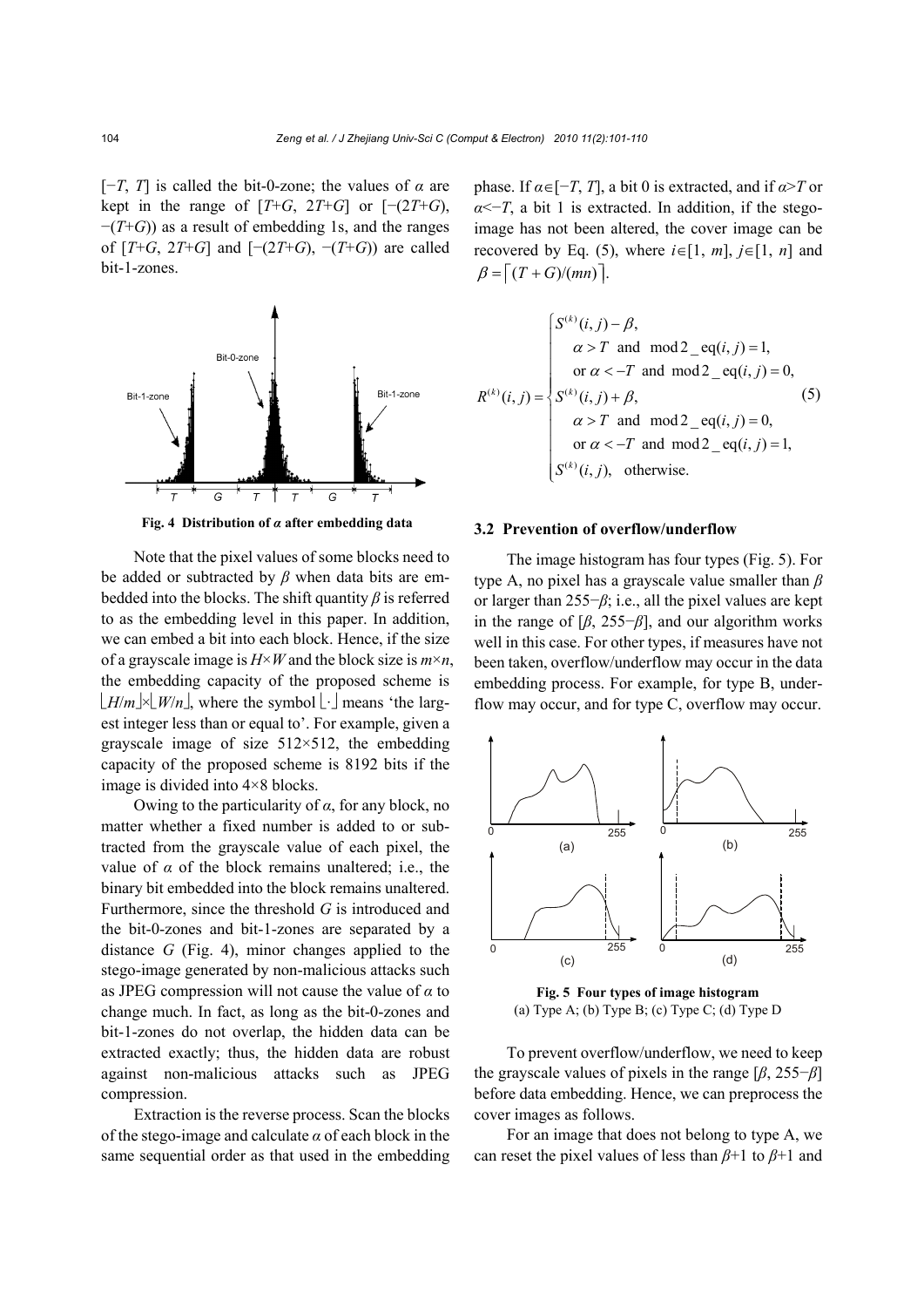those larger than  $255-(\beta+1)$  to  $255-(\beta+1)$ ; i.e., we can keep the grayscale values of pixels in the range [*β*+1, 255−(*β*+1)]. The original values and coordinates of the pixels, whose original values are less than *β*+1 or larger than 255−(*β*+1), are saved as overhead information in a predefined format. Next, the overhead information can be compressed losslessly and be embedded back into the cover image by employing a lossless data hiding scheme (Li *et al*., 2009). Finally, we can obtain a preprocessed cover image in which the grayscale values of pixels are kept in the range [*β*, 255−*β*], and the preprocessed image will act as a cover image to embed secret data.

In this way, our algorithm can work for any type of image. Clearly, if a preprocessed cover image is used to embed secret data, the restored image generated by Eq. (5) is not the original cover image even if the stego-image has not been altered. Hence, we need to recover the original cover image using the lossless data hiding scheme (Li *et al*., 2009). However, if the stego-image has been altered by JPEG compression, we can extract the hidden data as the cover image cannot be restored.

## **3.3 Data embedding**

We can embed bits into a cover image (or a preprocessed cover image) using the Embed\_bits function. In this function, we scan the cover image and select each block in turn in a predefined order for embedding data, assuming that the maximum payload is to be embedded into the cover image.

**Algorithm 1** Embed bits( $C$ ,  $B$ ,  $T$ ,  $G$ ,  $m$ ,  $n$ ,  $S$ )

Input: *C*, the cover image; *B*, bit stream to be embedded into the cover image; *T*, a threshold, which is set to an integer that satisfies  $T \ge a_{\text{max}}$ ; *G*, a threshold, which is used to separate the different zones, such as the bit-0-zone, bit-1-zone, etc.; *m*×*n*, the block size.

Output: *S*, the stego-image.

Generate the matrix *M*; Num\_of\_Blk← $\left[\text{height}(C)/m\right] \times \left[\text{width}(C)/n\right];$  $\beta \leftarrow \left\lceil \frac{T+G}{m \times n} \right\rceil; S \leftarrow C; p \leftarrow 1;$ For  $(k=1$  to Num\_of\_Blk) Compute the value of *α* of the *k*th block;  $b \leftarrow B(p)$ ;  $p \leftarrow p+1$ ; If  $(b=1)$  then If  $(a \geq 0)$  then For  $(i=1$  to  $m: i=1$  to  $n$ )

If 
$$
(\text{mod2\_eq}(i, j)=1)
$$
 then  $S^{(k)}(i, j) \leftarrow S^{(k)}(i, j) + \beta;$ 

```
If (mod2 eq(i, j)=0) then S<sup>(k)</sup>(i, j)←S<sup>(k)</sup>(i, j)−β;
         Endfor 
      Endif 
      If (a<0) then
         For (i=1 to m; j=1 to n)If (mod2 eq(i, j)=1) then S^{(k)}(i, j) \leftarrow S^{(k)}(i, j) - \beta;
              If (mod2_eq(i, j)=0) then S<sup>(k</sup>)(i, j)←S<sup>(k</sup>)(i, j)+β;
         Endfor 
      Endif 
   Endif 
Endfor
```
# **3.4 Data extraction and original image recovery**

With the unaltered stego-image, we can scan the stego-image and calculate the value of *α* of each block in the same predefined order as used in the embedding phase. If  $\alpha$  lies in the bit-0-zone, i.e.,  $[-T, T]$ , a bit 0 is extracted, and if  $\alpha$  lies in the bit-1-zone, a bit 1 is extracted. Extracting the hidden data and recovering the cover image are achieved using the Extract\_bits function. Some parameters used in the embedding phase, such as the block size *m*×*n*, the thresholds *T* and *G*, are also needed for the Extract bits function.

**Algorithm 2** Extract bits( $S$ ,  $m$ ,  $n$ ,  $T$ ,  $G$ ,  $B$ ,  $R$ )

Input: *S*, the stego-image;  $m \times n$ , the block size; *T* and *G*, the thresholds, which are used in the embedding phase.

Output: *B*, the hidden data (in bits); *R*, a restored image.

Generate the matrix *M*;

Num\_ofBlk ← height(S)/m|×|width(S)/n];  

$$
= 5 - 2m
$$

$$
\beta \leftarrow \left\lceil \frac{T+G}{m \times n} \right\rceil; B \leftarrow \text{NULL}; R \leftarrow S; p \leftarrow 1;
$$

For  $(k=1$  to Num of Blk) Compute the value of *α* of the *k*th block; If  $\alpha \in [-T, T]$  then  $\{B(p) \leftarrow 0; p \leftarrow p+1; \}$ If  $(a > T)$  then  ${B(p) \leftarrow 1; p \leftarrow p+1;}$ For  $(i=1$  to  $m; j=1$  to  $n)$ If (mod2\_eq(*i*, *j*)=1) then  $R^{(k)}(i, j)$ ← $R^{(k)}(i, j)$ − $\beta$ ; If (mod2 eq(*i*, *j*)=0) then  $R^{(k)}(i, j)$ ← $R^{(k)}(i, j)$ + $\beta$ ; Endfor Endif If  $(a \leq T)$  then  ${B(p) \leftarrow 1; p \leftarrow p+1;}$ For  $(i=1$  to  $m$ ;  $j=1$  to  $n$ ) If (mod2\_eq(*i*, *j*)=1) then  $R^{(k)}(i, j)$ ← $R^{(k)}(i, j)$ + $\beta$ ; If (mod2 eq(*i*, *j*)=0) then  $R^{(k)}(i, j)$ ← $R^{(k)}(i, j)$ − $\beta$ ; Endfor Endif Endfor

Obviously, when the stego-image has not been altered, the hidden data can be extracted correctly and the cover image can also be recovered without any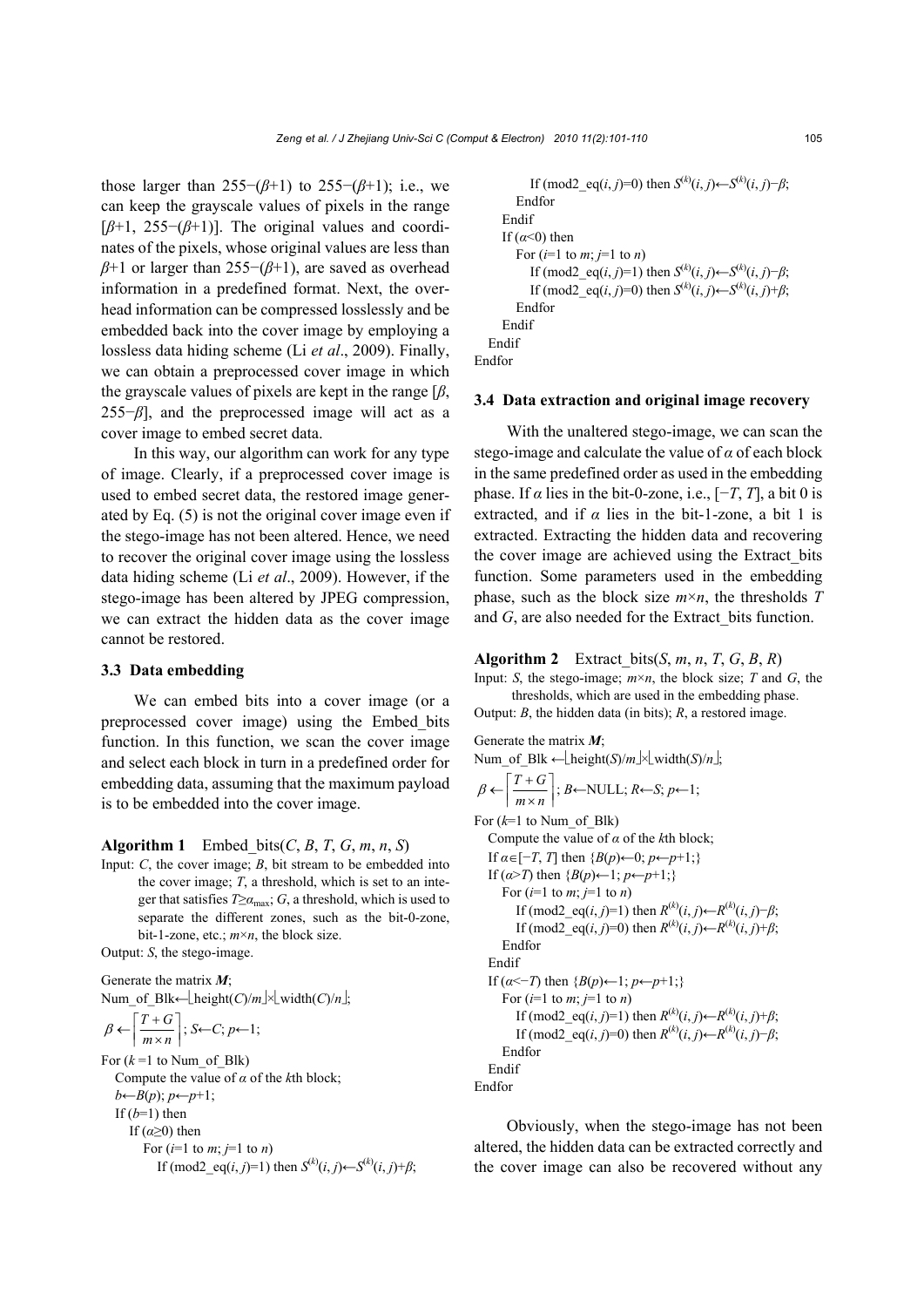distortion by calling the Extract\_bits function. Note that if a preprocessed cover image is used to embed data, the Extract bits function returns the preprocessed cover image, and the original cover image can be recovered using the same lossless data hiding scheme as used in the preprocessing process.

In a lossless environment, the stego-image usually remains unaltered. However, in a lossy environment, the stego-image is difficult to retain unchanged. To verify whether the stego-image has been altered, the hash value of a cover image (or a preprocessed cover image) is embedded into the cover image as a part of the hidden data. After the hidden data are extracted and a restored cover image is obtained by calling the Extract\_bits function, we can obtain a new hash value of the restored cover image. As any change to the stego-image will result in a change to the hash value, the original hash value that is included in the extracted data can be compared with the new hash value to verify whether the stego-image has been altered depending on whether they are identical or not.

#### **3.5 Data extraction for compressed stego-images**

If the stego-image has been altered, the original cover image cannot be recovered exactly, so we focus on the hidden data extraction.

The distribution of *α* will change as a result of JPEG compression. One such example is shown in Fig. 6, where parts of the bit-0- and bit-1-zones are overlapping. When the stego-image has gone through JPEG compression to some extent, many  $\alpha$ 's change their locations and step into the wrong zone, leading to a difficult recognition of the right zone before compression, and challenging the robustness. Hence, to extract the hidden data correctly, a certain adjustment is necessary.



**Fig. 6 Distribution of** *α* **of a stego-image that has gone through JPEG compression to some extent** 

In this case, after obtaining the distribution of *α* of the compressed stego-image, we can determine the new bit-0- and bit-1-zones by using the numbers of 0s and 1s in the hidden data. Hence, the numbers of 0s and 1s, which are denoted by  $N_0$  and  $N_1$ , respectively, are also needed in this case.

As shown in Fig. 6, we can obtain an Adj\_0 such that the number of  $\alpha$ 's in the range of  $[-Adj, 0, Adj, 0]$ is equal to  $N_0$ , and can obtain an Adj 1 such that the number of  $\alpha$ 's in the range of [−Adj\_1, Adj\_1] is equal to  $(N_0+N_1)$ . In other words, we can determine Adj\_0 and Adj\_1 by using  $N_0$  and  $N_1$ . With Adj\_0 and Adj\_1, we can obtain new thresholds *T* and *G* by

$$
T = Adj_0
$$
,  $G = Adj_1 - 2Adj_0$ . (6)

Next, we can call the Extract bits function described above with new thresholds *T* and *G* generated by Eq. (6), and the hidden data can be extracted correctly even if the stego-image has gone through JPEG compression to some extent.

## **4 Experimental results**

Six commonly used grayscale images (Fig. 7), each 512×512, were used to evaluate the performance of the proposed scheme. The secret data used in our experiments were generated by a pseudo-random number generator. In robustness testing, all stegoimages were compressed by JPEG2000. Robustness against JPEG compression was measured by three parameters: the JPEG compression quality factor, the surviving bit rate (bpp) and the bit error rate (BER). The first two parameters were used to control image quality during lossy compression, and the last denoted the percentage of bits that had errors relative to the total bits of the hidden data. In general, the lower was the surviving bit rate (bpp) (or the lower was the JPEG compression quality factor) and the lower was the BER, the better was the robustness. The measurement of image quality used in the experiments was the peak signal-to-noise ratio (PSNR). Note that all the data shown below are the average of test results for 100 runs on the test images.

As the pixel values of an image are altered by *β* as a result of data bits embedding, the embedding level (i.e.,  $\beta$ ) will influence the image visual quality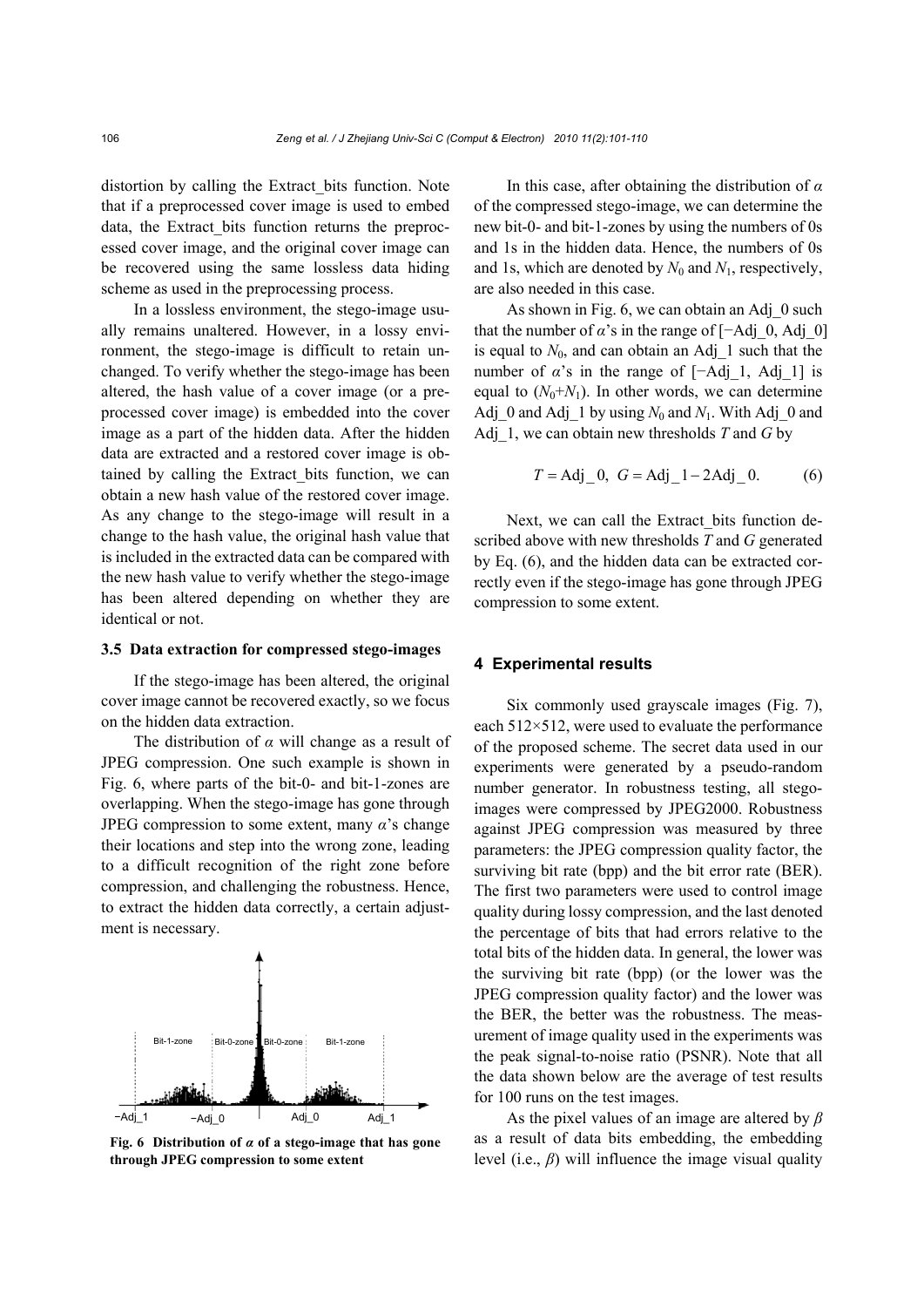directly. Assuming that the maximum payload is embedded into the cover image, the relationship between the value of PSNR and the embedding level is shown in Fig. 8. The smaller the value of *β*, the larger the value of PSNR. However, the values of  $\alpha_{\text{max}}$  of some images were sometimes large, i.e., the threshold *T* was large, so the value of *β* could not be small. As an example, for the image Baboon, its *α*max was 393 when the block size was  $8\times 8$ , which means 393  $8 \times 8$  $\beta = \left\lceil \frac{T+G}{m \times n} \right\rceil = \left\lceil \frac{393+G}{8 \times 8} \right\rceil$  $m \times n$ >6 as the threshold *G*≥0.



**Fig. 7 Test images: (a) Lena; (b) GoldHill; (c) Airplane; (d) Barbara; (e) Boat; (f) Baboon** 



**Fig. 8 Relationship between embedding level and PSNR**

Considering that the value of PSNR will be about 33 dB when the embedding level is 8, we let the maximum embedding level be 8 in our experiments. Hence, to prevent overflow/underflow, the pixel values of the test images must be in the range of [8, 247] before data embedding. This meant that two images (Boat and Baboon) among the six test images needed to be preprocessed before data embedding. As mentioned above, we could first keep the pixel values of the images Boat and Baboon in the range of [9, 246], and the original values and coordinates of the pixels, whose original values were less than 9 or larger than 246, were saved as overhead information in the predefined format. Next, the overhead information could be compressed losslessly and can be embedded back into the cover image by employing the lossless data hiding scheme (Li *et al*., 2009). Finally, we could obtain the preprocessed cover images in which the grayscale values of pixels were kept in the range of [8, 247], and the preprocessed images could act as cover images to embed secret data.

To test the robustness of the proposed scheme, we first divided all test images into blocks of size  $8\times8$ , and let  $T=\alpha_{\text{max}}$  and  $\beta=4$  except for the image Baboon where  $\beta$ =7. This meant that a message of length 4096 bits could be embedded into every test image. After embedding data, we compressed all the stego-images with various compression levels. Finally, we extracted the hidden data from the compressed stegoimages, and the results that satisfy BER<1% are shown in Table 1.

**Table 1 Performance of the proposed scheme** 

| Image          |       | PSNR Payload |     | G   | EL             |       | Rbn <sup>a</sup> BER <sup>b</sup> |
|----------------|-------|--------------|-----|-----|----------------|-------|-----------------------------------|
|                | (dB)  | (bits)       |     |     |                | (bpp) | $(\% )$                           |
| Lena           | 39.11 | 4096         | 118 | 138 | 4              | 0.81  | 0.893                             |
| GoldHill       | 39.11 | 4096         | 109 | 147 | 4              | 1.22  | 0.657                             |
| Airplane 39.11 |       | 4096         | 137 | 119 | $\overline{4}$ | 0.91  | 0.729                             |
| Barbara        | 39.12 | 4096         | 155 | 101 | 4              | 1.26  | 0.687                             |
| Boat           | 39.10 | 4096         | 101 | 155 | 4              | 1.05  | 0.563                             |
| <b>Baboon</b>  | 34.14 | 4096         | 393 | 55  | 7              | 1.65  | 0.839                             |
|                |       |              |     |     |                |       |                                   |

EL=Embedding level, Rbn=Robustness. <sup>a</sup> Average robustness=1.15 bpp, i.e., the average compression ratio is  $8/1.15=6.96$ ; <sup>b</sup> average BER=0.73%. *T* was set to  $\alpha_{\text{max}}$  and the threshold *G* was set to an integer that gave an embedding level of 4, except for the image Baboon where the embedding level was 7

The robustness (in bpp) in Table 1 is the lowest bit rate at which the test images could resist JPEG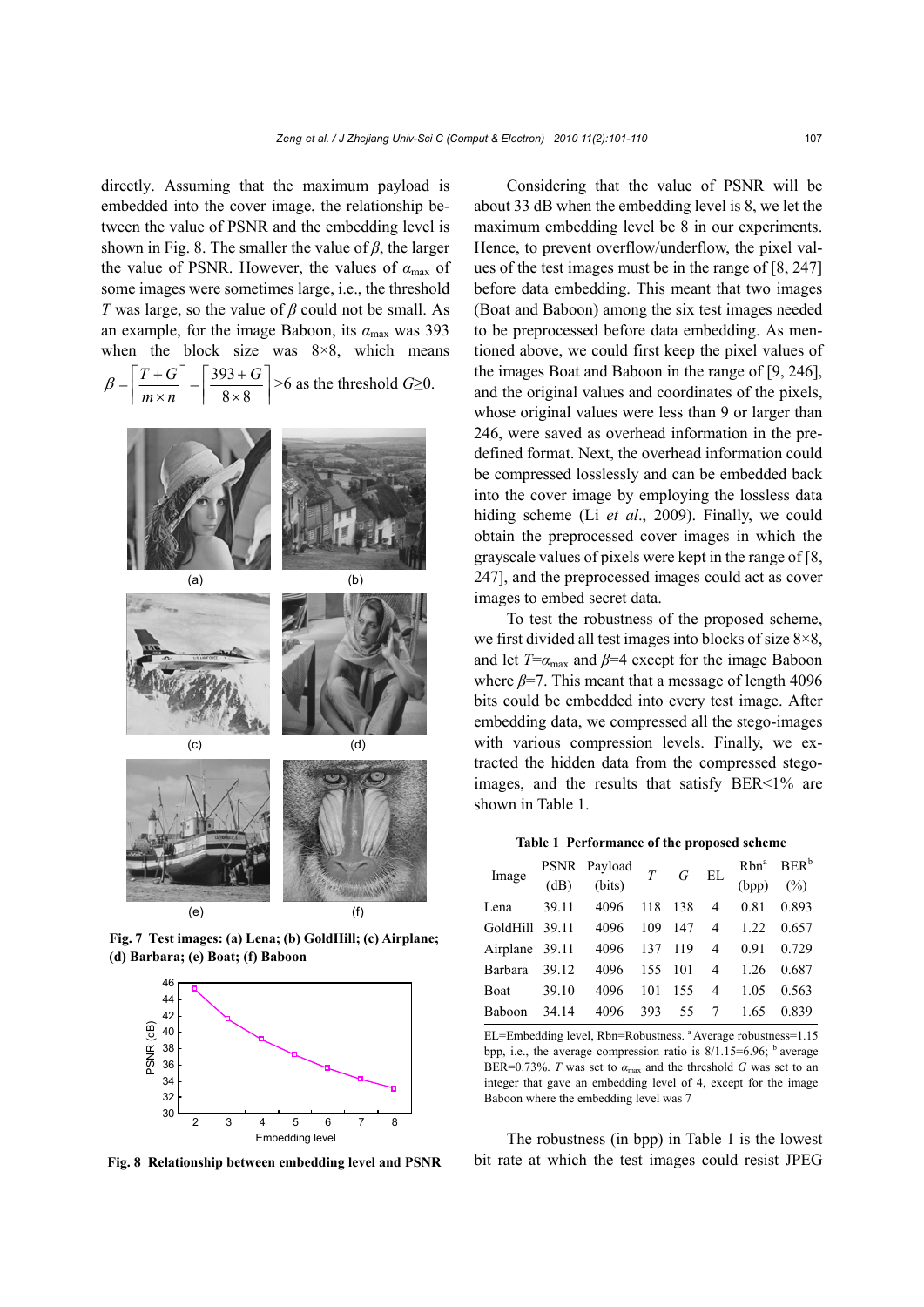compression at a given BER. The average JPEG compression ratio was 6.96 (Table 1), which means that the compressed stego-images were on average 14.38% of the size of the original images while more than 99.2% of the hidden data could be extracted correctly. This implies that our scheme is very robust.

As the threshold *G* is used to separate the bit-0 and bit-1-zone, as threshold *G* increases, the robustness against JPEG compression will strengthen. The experimental results (Fig. 9) support this observation, where the threshold *T* was set to an integer that satisfied  $T > a_{\text{max}}$ . The JPEG compression quality factor was the lowest compression quality factor at which the test images could resist the JPEG compression when the BER was less than 1%. Fig. 9 shows the relationship between the JPEG compression level and the threshold *G*. It can be observed that as the threshold *G* increased, the JPEG compression quality factor decreased. This implies that to obtain higher robustness, we can choose a larger *G*.



**Fig. 9 Relationship between the JPEG compression quality factor and the threshold** *G* **with a block size of 8×8 for a BER of <1%** 

To illustrate the relationship between the JPEG compression quality factor and the embedding level in a more direct way, we conducted a set of experiments on all the test images. In this set of experiments, we also used 8×8 block size and different embedding levels to observe the robustness against image compression. Clearly, with an increase in the embedding level, the robustness against JPEG compression strengthens (Fig. 10). For instance, when the embedding level was 7, the lowest compression quality factor at which the test images could resist the JPEG compression for a BER of  $\leq$ 1% was less than or equal to 40, and the value of PSNR was larger than 34 dB (Fig. 8). This means that the proposed scheme can offer high robustness and good image quality.



**Fig. 10 Relationship between the JPEG compression quality factor and the embedding level with a block size of 8×8 for a BER of <1%** 

Table 2 shows the performance of the proposed scheme with different block sizes on image Lena. For any block size, the threshold *T* was set to its corresponding  $\alpha_{\text{max}}$ , and the threshold *G* was set to an integer that gave an embedding level of 8, i.e., *β*=8. When the block size was  $4\times4$ , the proposed scheme had the maximum payload (16384 bits) but the stegoimage had the lowest robustness against JPEG compression when maintaining a BER of <1%. The opposite was true when the block size was 8×8. This implies that a block size of  $8\times 8$  is a good candidate to be used in a lossy environment. In addition, if we want to embed more bits into the cover image while maintaining strong robustness, a block size of 4×8 (or  $8\times4$ ) is also a good candidate.

**Table 2 Performance of the proposed scheme with different block sizes on image Lena** 

|             |       | Block PSNR Payload $T$ G EL Rbn BER<br>size (dB) (bits) $T$ G EL (bpp) (%) |  |                           |  |
|-------------|-------|----------------------------------------------------------------------------|--|---------------------------|--|
|             |       | $4 \times 4$ 33.08 16384 120 8 8 0.74 0.832                                |  |                           |  |
| $6\times 6$ |       | 33.12 7225 100 188 8 0.53 0.490                                            |  |                           |  |
| $4\times8$  |       | 33.07 8192 96 160 8 0.53 0.699                                             |  |                           |  |
| $8\times4$  | 33.08 |                                                                            |  | 8192 128 128 8 0.52 0.558 |  |
| $8\times8$  | 33.07 |                                                                            |  | 4096 118 394 8 0.49 0.482 |  |

EL=Embedding level, Rbn=Robustness

Finally, to compare the performance between Ni *et al*. (2008)'s algorithm and our proposed algorithm in a more direct way, we conducted a set of experiments on three images: Lena, Boat and Baboon. In this set of experiments, we used a block size of  $8\times8$ . A comparison of the results for these images is shown in Table 3. Although Ni *et al*. (2008)'s scheme is capable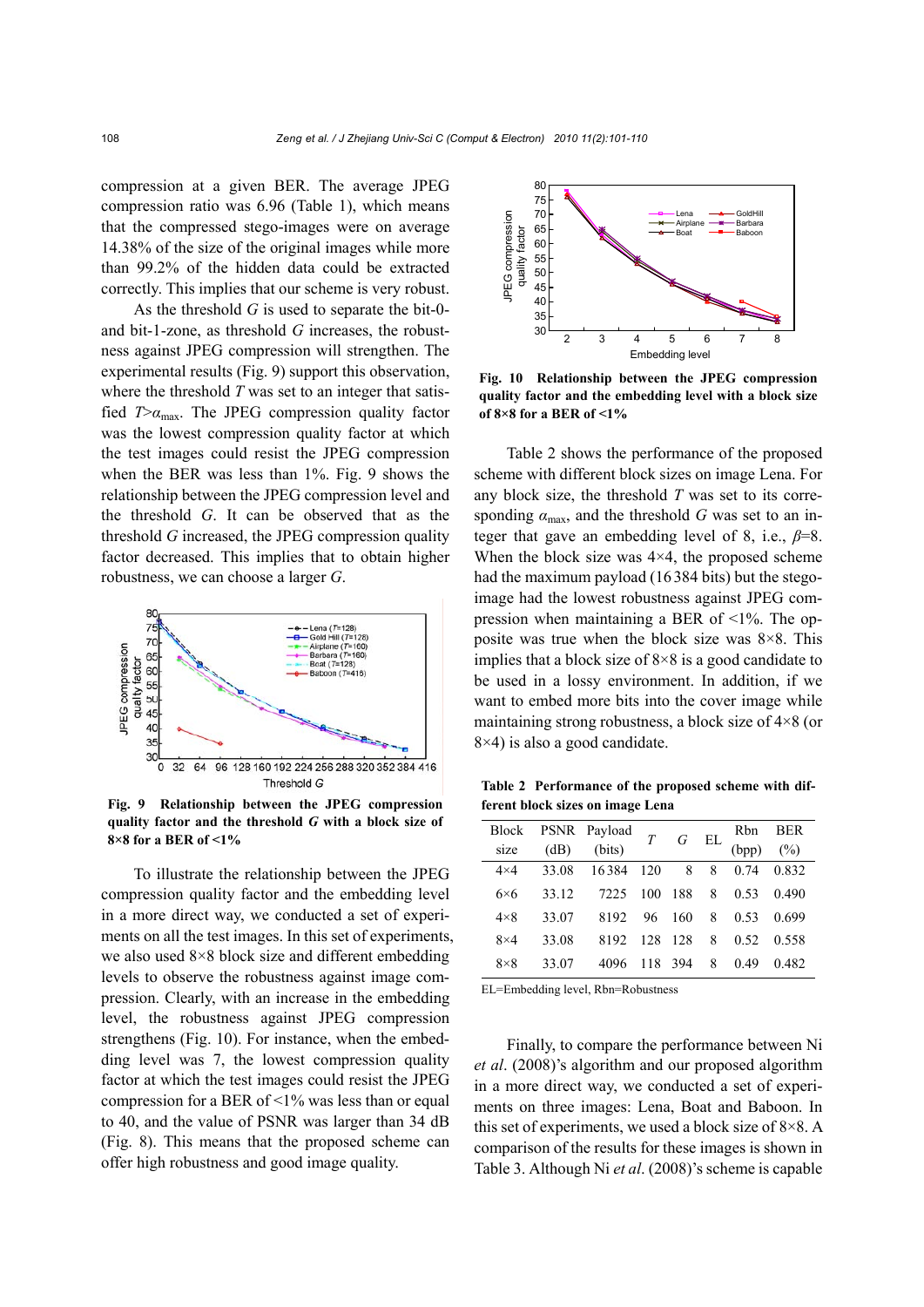of providing higher PSNR values, their payload is quite limited. The embedding capacity of our proposed scheme is about five times higher than that of Ni *et al*. (2008)'s algorithm, in robustness against JPEG compression our scheme outperforms theirs, and the PSNR values of larger than 37.1 dB showed that the visual quality of the stego-image from our scheme is good.

**Table 3 Performance comparison between the algorithm of Ni** *et al***. (2008)'s and our proposed scheme on three commonly used images\***

| Scheme         | Image       |       |        | <b>PSNR</b> Capacity Robustness | BER    |
|----------------|-------------|-------|--------|---------------------------------|--------|
|                |             | (dB)  | (bits) | (bpp)                           | $(\%)$ |
| Ni et al. Lena |             | 40.2  | 792    | 0.8                             | 0      |
| (2008)         | <b>Roat</b> | 40.5  | 560    | 1.0                             | 0      |
|                | Baboon      | 38.7  | 585    | 1.6                             | 0      |
| Proposed Lena  |             | 37.16 | 4096   | 0.70                            | 0.477  |
|                | Boat        | 37.16 | 4096   | 0.92                            | 0.273  |
|                | Baboon      | 37 21 | 2000   | 1.60                            | 0.396  |

\* Image size 512×512

# **5 Conclusion**

A robust lossless data hiding scheme is proposed in this paper. The exact original cover image can be restored after data extraction if the stego-image has not been altered. The hidden data are robust against non-malicious attacks such as JPEG compression to some extent. In the proposed scheme, no error bits are introduced and the addition of a threshold made the algorithm more robust and a new embedding mechanism enhanced the embedding capacity. Experimental results showed that the proposed scheme does not suffer from salt-and-pepper noise, and gives a significant improvement with respect to previous schemes in terms of embedding capacity and robustness.

## **References**

- Alattar, A.M., 2004. Reversible watermark using the difference expansion of a generalized integer transform. *IEEE Trans. Image Process.*, **13**(8):1147-1156. [doi:10.1109/ TIP.2004.828418]
- Bender, W., Gruhl, D., Morimoto, N., Lu, A., 1996. Techniques for data hiding. *IBM Syst. J.*, **35**(3-4):313-336.
- Celik, M.U., Sharma, G., Tekalp, A.M., Saber, E., 2005. Lossless generalized-LSB data embedding. *IEEE Trans. Image Process.*, **14**(2):253-266. [doi:10.1109/TIP.2004.

840686]

- Celik, M.U., Sharma, G., Tekalp, A.M., 2006. Lossless watermarking for image authentication: a new framework and an implementation. *IEEE Trans. Image Process.*, **15**(4):1042-1049. [doi:10.1109/TIP.2005.863053]
- Fridrich, J., Goljan, M., Du, R., 2001. Invertible authentication. *Proc. SPIE*, **4314**:197-208. [doi:10.1117/12.435400]
- Fridrich, J., Goljan, M., Du, R., 2002. Lossless data embedding: new paradigm in digital watermarking. *EURASIP J. Appl. Signal Process.*, **2002**(2):185-196. [doi:10.1155/S111086 5702000537]
- Hartung, F., Kutter, M., 1999. Multimedia watermarking techniques. *Proc. IEEE*, **87**(7):1079-1107. [doi:10.1109/5. 771066]
- Honsinger, C.W., Jones, P., Rabbani, M., Stoffel, J.C., 2001. Lossless Recovery of an Original Image Containing Embedded Data. US Patent 6 278 791.
- Katzenbeisser, S., Petitcolas, A.P., 2000. Information Hiding Techniques for Steganography and Digital Watermarking. Artech House Inc., Norwood, MA, USA.
- Langelaar, G.C., Setyawan, I., Lagendijk, R.L., 2000. Watermarking digital image and video data. *IEEE Signal Process. Mag.*, **17**(5):20-46. [doi:10.1109/79.879337]
- Lee, C.C., Wu, H.C., Tsai, C.S., Chu, Y.P., 2008. Adaptive lossless steganographic scheme with centralized difference expansion. *Pattern Recogn.*, **41**(6):2097-2106. [doi:10.1016/j.patcog.2007.11.018]
- Li, Z., Chen, X.P., Pan, X.Z., Zeng, X.T., 2009. Lossless Data Hiding Scheme Based on Adjacent Pixel Difference. Proc. Int. Conf. on Computer Engineering and Technology, **1**:588-592. [doi:10.1109/ICCET.2009.40]
- Lin, C.C., Hsueh, N.L., 2008. A lossless data hiding scheme based on three-pixel block differences. *Pattern Recogn.*, **41**(4):1415-1425. [doi:10.1016/j.patcog.2007.09.005]
- Maniccam, S.S., Bourbakis, N., 2004. Lossless compression and information hiding in images. *Pattern Recogn.*, **37**(3): 475-486. [doi:10.1016/j.patcog.2003.08.010]
- Marvel, L.M., Boncelet, C.G.Jr., Retter, C.T., 1999. Spread spectrum image steganography. *IEEE Trans. Image Process.*, **8**(8):1075-1083. [doi:10.1109/83.777088]
- Ni, Z., Shi, Y.Q., Ansari, N., Su, W., Sun, Q., Lin, X., 2004. Robust Lossless Image Data Hiding. IEEE Int. Conf. on Multimedia and Expo, **3**:2199-2202.
- Ni, Z., Shi, Y.Q., Ansari, N., Su, W., 2006. Reversible data hiding. *IEEE Trans. Circ. Syst. Video Technol.*, **16**(3): 354-362. [doi:10.1109/TCSVT.2006.869964]
- Ni, Z., Shi, Y.Q., Ansari, N., Su, W., Sun, Q., Lin, X., 2008. Robust lossless image data hiding designed for semifragile image authentication. *IEEE Trans. Circ. Syst. Video Technol.*, **18**(4):497-509. [doi:10.1109/TCSVT. 2008.918761]
- Petitcolas, F.A.P., Anderson, R.J., Kuhn, M.G., 1999. Information hiding: a survey. *Proc. IEEE*, **87**(7):1062-1078. [doi:10.1109/5.771065]
- Swanson, M.D., Kobayashi, M., Tewfik, A.H., 1998. Multimedia data embedding and watermarking technologies. *Proc. IEEE*, **86**(6):1064-1087. [doi:10.1109/5.687830]